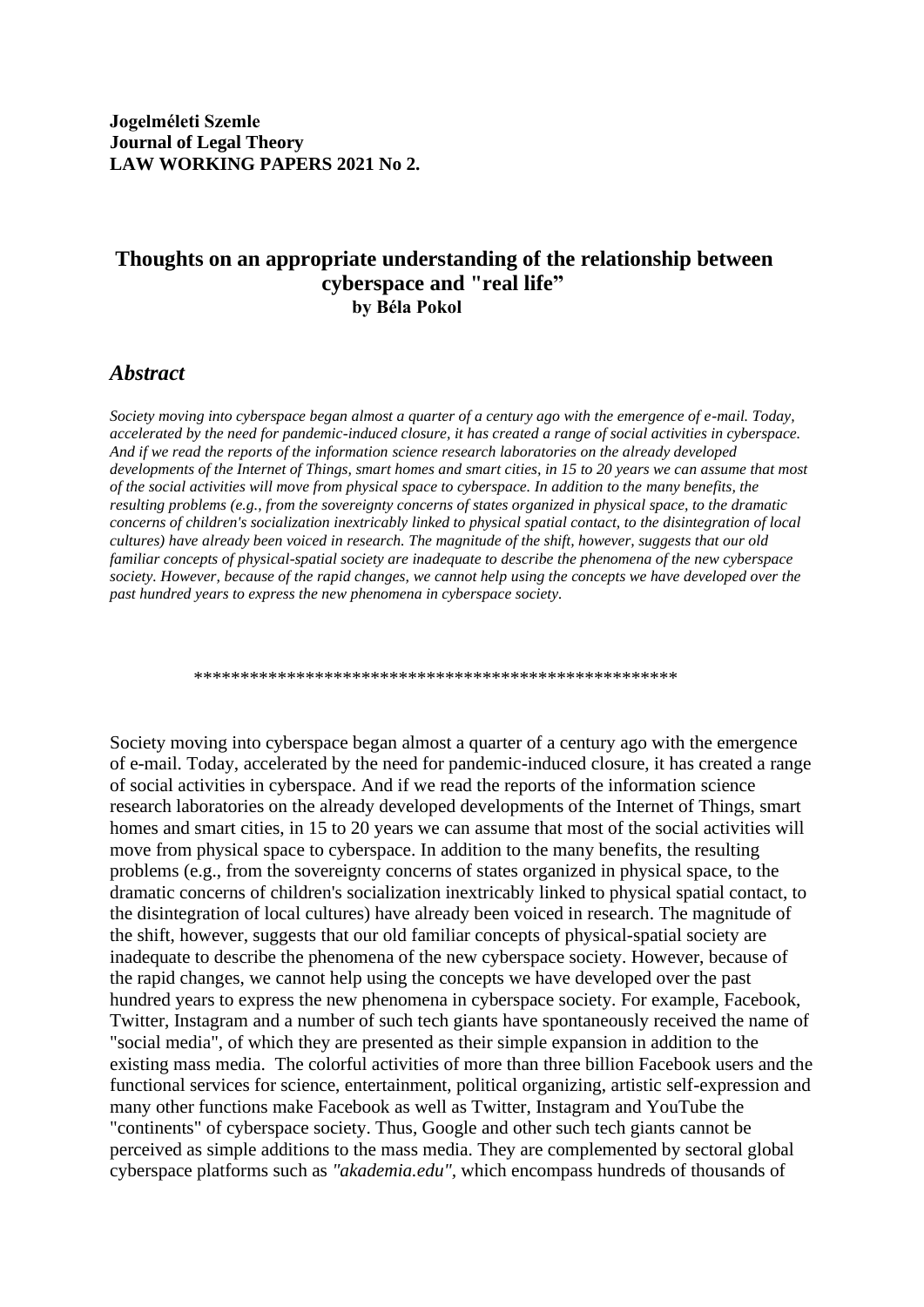university people and researchers on every continent and, like internal scientific Facebook, enable scientific debates on published studies within minutes.

 But they not only gather masses of people from a distance, they also shift the previously physical spatial contacts of intimate small communities into cyberspace, creating intimacy between them without face-to-face contact. And the basis of all this is the Internet, from which cyberspace connects with the physical layer of being of the comprehensive reality and the remnants of the physical-spatial society.

 Thus, the emergence of the cyberspace society at a stormy pace represents a new level compared to the social changes of many thousands of years, and the concepts we have developed so far become misleading when we use them for this new society. Of course, conceptual attempts to capture the new social reality started in narrow social science circles, and *Manuel Castells,* for example, coined the concept of a "network society" in 1996, when the Internet was spreading more widely. Later, some countries mainly used the term "Internet society", and more recently the term "digital society" has been used for it. In the latter case, it is worth pointing out a common mistake that makes it difficult to grasp the specifics of cyberspace society.

In her book "Digital Sociology", *Deborah Lupton* recommends avoiding the name "cyberspace," arguing that it was still widely used at the turn of the millennium, but it is better to reject it because it associates this perception very strongly with science fiction, and this interferes with unbiased scientific analysis.<sup>1</sup> The reason for the more recent avoidance of its use emerges more clearly in a 2020 study by *Pete Fussey and Silke Roth*, and it consists of seeing the world of the Internet as juxtaposed with real life under the term cyberspace: "Whereas early analyses separated 'cyberspace' from 'real' life, it is now recognized that the ubiquity of digital technology and the growing inseparability of online and offline interactions renders this bifurcation obsolete (if ever adequete)." <sup>2</sup>

 This notion of juxtaposition of cyberspace and real life also appears in the widespread naming, in which communication communities created on Facebook and other Internet contacts are considered "virtual communities" and part of "virtual reality", and only the human communities in the physical-geographical space are called 'real' community. However, this represents a philosophical-ontological misunderstanding of reality and is also based on the fact that the new Internet reality is mainly researched by computer scientists and sociologists and philosophical research with ontological foundations is rare in this field. But, for example, according to Nicolai Hartmann's ontological layer theory, the spread of Internet contact in its social activity only means that the weight of the topmost of the four levels of reality, the intellectual layer of being, increases above the other layers of being. In parallel, the hitherto stronger dependence of the intellectual organizations of society on the physical and biological layers of reality decreases, although this dependence ultimately remains. Let us first take a closer look at Hartmann's ontological theory of layers and then return to the question of the correct ontological understanding of cyberspace.

## **1) Hartmann's theses about the four layers of being of reality**

<sup>&</sup>lt;sup>1</sup> "The cyber focus of cultural studies emphasises the futuristic , science-fiction dimensions of computerized technologies." Deborah Lupton: Digital Sociology. Routledge, Taylor and Francis Gpoup. London and New York. 2015. 13. p.

<sup>&</sup>lt;sup>2</sup> Pete Fussey and Silke Roth: Digitizing Sociology: Continuity and Change in the Internet Era. (E-special Issue Introduction) Sociology (Vol. 54 (4)) 660.p.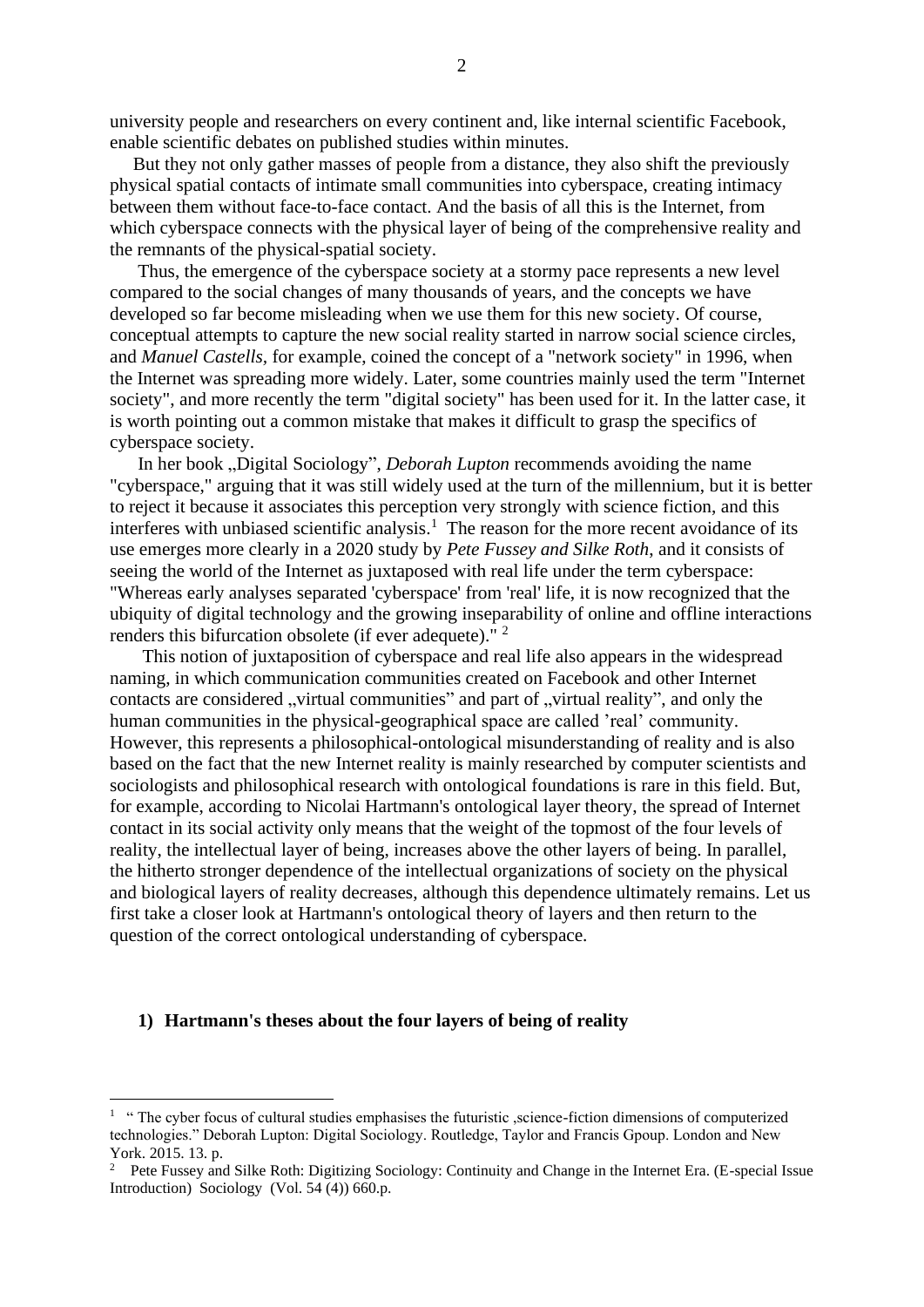That "human" proper to man includes the intellectual layer of being and its gradual dominance over the physical, biological and psychical layers of being signifies the evolution of human life, but at every moment man is governed by the laws of the four layers of being simultaneously. Man is a multi-layered being and human communities can unfold only within the cumulative framework of the laws of the four layers of being. The higher layers of being can develop only if the laws of the lower ones are respected, but this is not an obstacle to the autonomy of the laws of the higher layer of being in relation to the laws of the lower layers of being.<sup>3</sup> The construction of the higher layery of being means first the over-formation of the categories of the lower layer of being, but the still higher layer no longer mean such overformation, but they are over-formed with their own categories about the lower layer of being. While the essential elements of the physical world are used by the biological layer of being only overformed by the laws of its own layer of being - no essential elements of the lower layers are determined by the mental and then the spiritual layer of being.

 Hartmann described these connections as follows: "In order to comprehend multilayeredness, it is sufficient to stick to what is generally known. Nobody doubts that organic life is essentially different from the physical-material. But it does not exist independently of the latter: it contains it in itself, is based on it, indeed the laws of the physical extend deeply into the organism. This does not prevent the organism from having its own laws beyond them, which do not merge into them. Such self-legislation then over-shapes the lower, general physical legality. It is similar with the relation of the spiritual being to the organic life. The soul is, as the phenomena of consciousness prove, quite dissimilar to the organic, it obviously forms its own layer of being above it. But it exists everywhere, where we meet it, in dependence on it, as carried being. (....) Thus, the mental being is indeed carried being, but in its peculiarity it is autonomous in spite of all dependence. Finally, since the overcoming of psychologism, it is a well-known fact that the realm of intellectual being is not absorbed in that of psychical being and its laws. Neither the logical laws nor the peculiarity of cognition and knowledge could be exploited psychologically. Much less the sphere of will and action, of valuation, of law, of ethos, of religion, of art. These areas all reach far beyond the realm of psychic phenomena, if only in terms of their phenomenal content. As intellectual life they form a layer of being of their own and higher kind, with whose richness and variety the lower ones cannot remotely measure up. But also here the same relation to the lower being prevails. The spirit does not float in the air, we know it only as carried intellectual life - carried by the intellectual being, not differently than this is carried by the organism and further by the material. Here, too, then, and here more than ever, it is a question of autonomy of the higher layer in relation to the lower, precisely in dependence on it."  $4\,$  So man is the unity of four layers of being, and human reason can only exert effects constructively over the lower layers of being - over the biological basis of the human body. In particular, pure intellectual activity is the terrain of the intellectual layer of being and Hartmann distinguishes three internal domains of this slayer: the domain of the individual spirit, the domain of the objective spirit, and the domain of the objectified spirit. The first two are the living spirit and the objectified spirit means the terrain of the dead spirit, but remarkably, it can only ever be referred back to the contents of the objectified spirit, and only in this way can these contents be brought back into the living spirit. The individual spirit lives together with the contents of the objective spirit of its time, and more or less it carries a multiplicity of individual spirits to the objective spirit and its inner forms as the folk spirit and other collective spiritual forms of the epoch.

<sup>3</sup> See Nicolai Hartmann: Der Aufbau der realen Welt. Walter de Gruyter. Berlin. 1940; N. Hartmann: Das Problem des geistigen Seins. Untersuchungen zur Grundlegung der Geschichtsphilosophie und der Geisteswissenschaften. 3. unveränderte Auflage. Walter de Gruyter. Berlin. 1962.

<sup>4</sup> N. Hartmann: Das Problem des geistigen Seins. Untersuchungen zur Grundlegung der Geschichtsphilosophie und der Geisteswissenschaften. 3. unveränderte Auflage. Walter de Gruyter. Berlin. 1962. 16-17. p.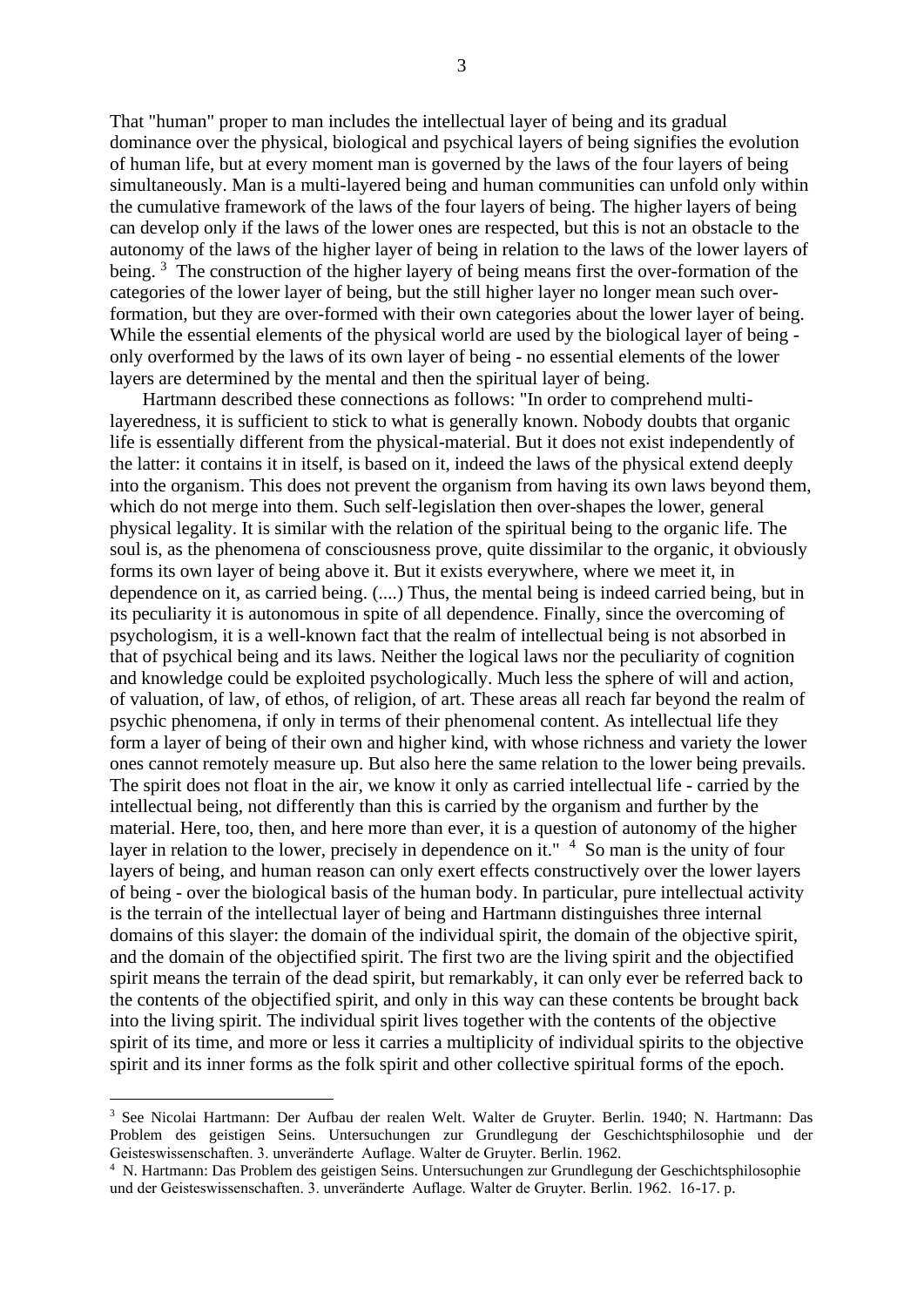But also the individual spirit has to a large extent such contents that the objective spirit contains, and thus their relation can be described as mutual carriers of each other. The third form - that of the objectified spirit - always multiplies with the enrichment of the fixation of the spiritual contents due to the writing and other forms of fixation. In this way the individual spirits can use in addition to the contents of the objective spirit of their epoch the intellectual contents of each era and as a reaction in this way the contents and form of the objective spirit of the epoch can enrich themselves. On the level of the intellectual layer of being the living collectivity arises in this way, while on the biological level the frame of common existence is carried only by the community of the species over its always disappearing individuals and likewise the mental life can always be isolated only for the single individuals and it is not transferable. As Hartmann writes: "Each one has his spiritual being for himself. It is the esoteric being of the individual, non-transferable, with which one can have contact, but into which one cannot enter. One can indeed suffer and rejoice with it, but it is and remains a second suffering and a second rejoicing next to the original, and it remains, even with all its intimacy, qualitatively different from it. The thought, however, that one has, can be thought as the same when it is grasped; it is indeed a second act of thought, act of another consciousness, but it is the same thought."  $\frac{5}{ }$ 

 Hartmann makes another distinction within the intellectual layer of being, which appears in the boundary between the objective (living) mind and the objectified (dead) mind. According to this distinction, the fixed mental contents of the past - beliefs, behavioral patterns, moral and cultural values, etc. - may appear in the present as routinelí followed standards. But it means another kind of carrying into the past, if it is fixed only as a purely objectified intellectual content for reaching the individuals, but no longer appears on the level of the mass committed beliefs, knowledge and prejudices. Then only the individual individual spirit can consciously fall back on this dead objectified intellectual content and only he can bring it into the living objective spirit: "This is the being-inforce or still being-alive (of a custom, view), thus the power of the "thing" to hold on to the continuing spirit with a certain steadiness, even there, where it otherwise changes visibly (...). ...) In the case of the perceptible carrying in, it is different everywhere where the thing itself no longer lives on, the immediate tradition is torn off." <sup>6</sup>

## **A high degree of independence of cyberspace as part of spiritual being layer of reality.**

According to Hartmann's layer theory, the new addition of machine thinking and artificial intelligence to the human sense by which society has been hitherto organized can be seen as a radical increase in the weight of the intellectual layer of being above the physical and biological layers of being. In parallel, its independence has also grown to a qualitatively new level through its rise.<sup>7</sup> Although the physical structures of the Internet reconnect the new cyberspace society to the physical layer of reality, the new society is constantly being built and organized above the physical layer of being beyond this mere "one-point" connection. And when Internet proliferation by Elon Musk and his competitors' satellites allows the Internet to be directly accessible worldwide, today's physical reconnection infrastructure will also be diluted and transferred to space. Of course, billions of individuals are tied to their

<sup>5</sup> Hartmann 1962, 71. p.

<sup>6</sup> Hartmann 1962, 38. p.

<sup>&</sup>lt;sup>7</sup> See in detail my earleir study, Béla Pokol: Philosophical ontology, artificial intelligence and moral. Jogelméleti Szemle 2021 No. 1.